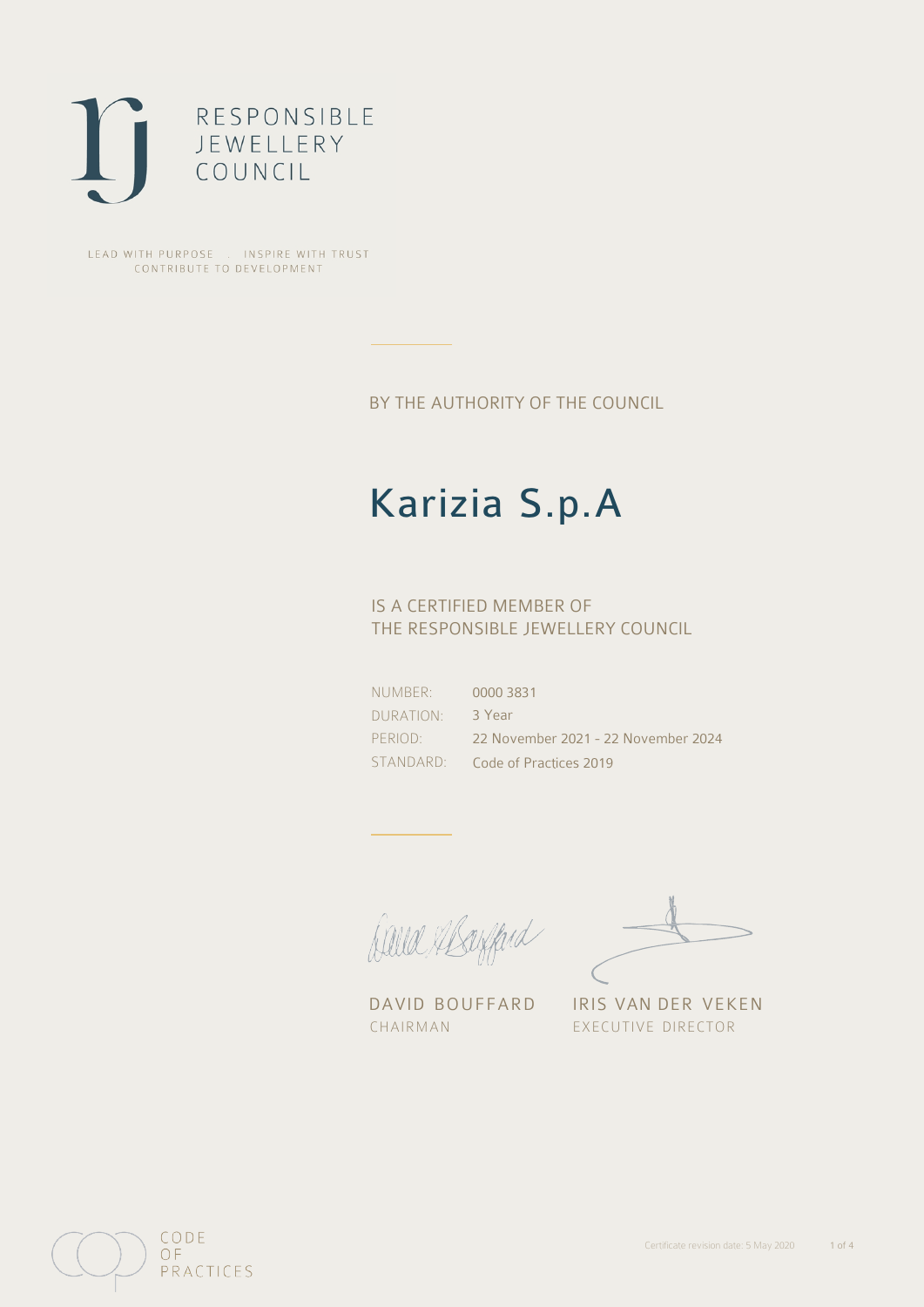

# **CERTIFICATION OVERVIEW**

| <b>MEMBERSHIP</b><br><b>FORUM</b>      | Jewellery and Watch Manufacturer and/or Wholesaler                                                                                                                                                                                                                                                                                                                                                                                                         |
|----------------------------------------|------------------------------------------------------------------------------------------------------------------------------------------------------------------------------------------------------------------------------------------------------------------------------------------------------------------------------------------------------------------------------------------------------------------------------------------------------------|
| <b>AUDIT</b><br><b>DATE</b>            | 25 October 2021                                                                                                                                                                                                                                                                                                                                                                                                                                            |
| <b>AUDIT</b><br><b>TYPE</b>            | Re-certification                                                                                                                                                                                                                                                                                                                                                                                                                                           |
| <b>APPLICABLE</b><br><b>STANDARD</b>   | Code of Practices 2019                                                                                                                                                                                                                                                                                                                                                                                                                                     |
| <b>ACCREDITED</b><br><b>AUDIT FIRM</b> | Intertek Italia Spa                                                                                                                                                                                                                                                                                                                                                                                                                                        |
| <b>APPLICABLE</b><br><b>PROVISIONS</b> | 1. General requirements: 1-4, except 3.2<br>Responsible supply chains, human rights and due<br>2.<br>diligence: 5-14, except 7.3a, b, 8, 9, 11.3, 13.2-4, 14.3<br>3. Labour rights and working conditions: 15-22, except 19.3,<br>21.3<br>4. Health, Safety and Environment: 23-27, except 23.10, 27.4<br>5. Gold, Silver, PGM, diamond and coloured gemstone<br>products: 28-30, except 28.2c-j, 28.3, 29, 30<br>Responsible mining: Not applicable<br>6. |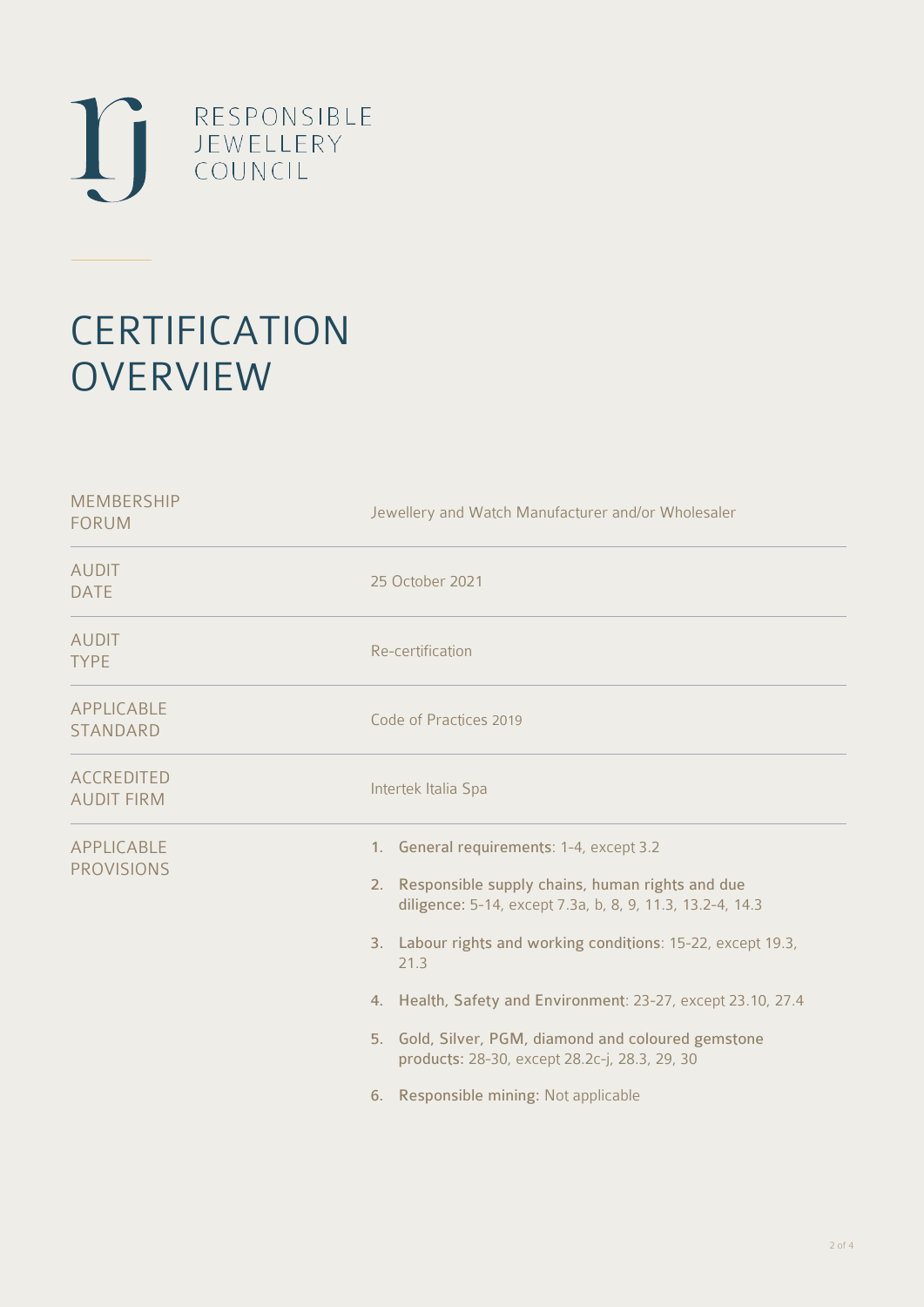| PROVENANCE<br><b>CLAIMS</b>                | Karizia only accepts conflict free gold traceable from refiners on the<br>current LBMA good delivery list or from RJC Chain of Custody certified<br>refiners.                                                                                                       |
|--------------------------------------------|---------------------------------------------------------------------------------------------------------------------------------------------------------------------------------------------------------------------------------------------------------------------|
| <b>AUDITOR STATEMENT OF</b><br>CONFORMANCE | Based on the scope and findings of the certification audit, the member<br>has demonstrated a conformance level consistent with a:                                                                                                                                   |
|                                            | 3 Year Certification                                                                                                                                                                                                                                                |
| <b>NEXT AUDIT TYPE</b>                     | MID-TERM REVIEW (within 12-24 months):                                                                                                                                                                                                                              |
|                                            | A. Mid-term review NOT required due to:                                                                                                                                                                                                                             |
|                                            | No anticipated changes to the certification scope during the<br>certification period                                                                                                                                                                                |
|                                            | 3 or less minor non-conformances with critical provisions or in<br>general identified by the audit (not covered by parallel audits<br>for schemes identified as equivalent to RJC's) for an individual<br>member in the mining sector or a non-mining sector member |
|                                            | <25 full time equivalent personnel                                                                                                                                                                                                                                  |
|                                            | Low risk of non-conformances due to management controls                                                                                                                                                                                                             |
|                                            | Existence of parallel audits for schemes recognised by RJC                                                                                                                                                                                                          |
|                                            | Strong internal controls ensuring effective review and closure<br>of corrective actions for non-conformances                                                                                                                                                        |
|                                            | B. Mid-term review (desktop only) required due to:                                                                                                                                                                                                                  |
|                                            | No impact on conformance levels from any changes to the<br>certification scope                                                                                                                                                                                      |
|                                            | 5 or less minor non-conformances with critical provisions or in<br>general identified by the audit (not covered by parallel audits<br>for schemes identified as equivalent to RJC's) for an individual<br>member in the mining sector or a non-mining sector member |
|                                            | Possibility of remote verification of actions                                                                                                                                                                                                                       |
|                                            | No risk to critical provisions                                                                                                                                                                                                                                      |